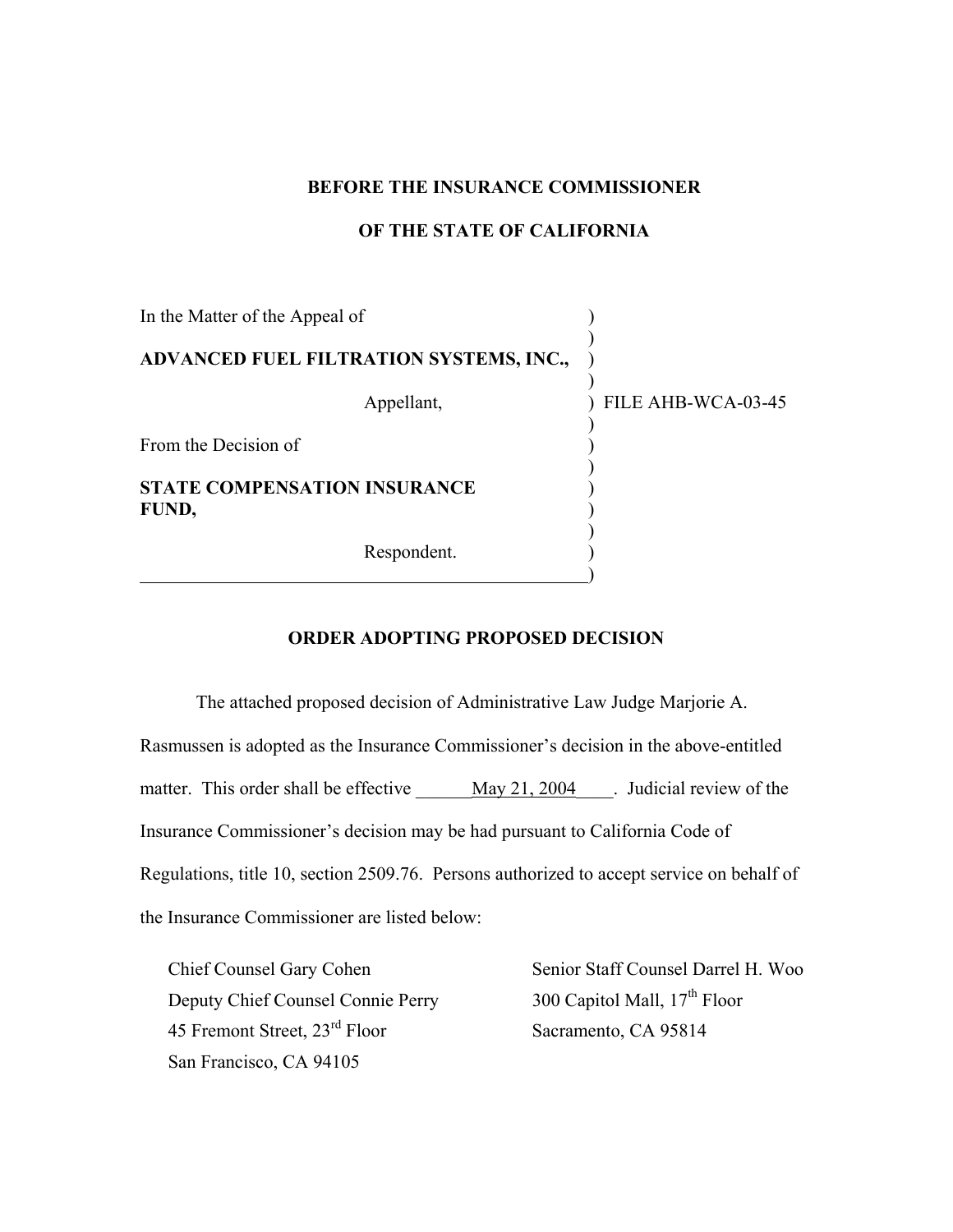Any party seeking judicial review of the Insurance Commissioner's decision shall lodge copies of the writ of administrative mandamus and the final judicial decision and order on the writ of administrative mandamus with the Administrative Hearing Bureau of the California Department of Insurance.

Additionally, pursuant to Government Code section 11425.60, I hereby designate pages 12 – 18 contained under sub-caption "Decision" as precedential and remove *Allee Construction Company vs. WCIRB* (File No. ALB-WCA-94-15) from the list of designated precedents.

Dated: <u>April 21</u>, 2004

John Garamendi Insurance Commissioner

By: <u>/s/\_\_Janice E. Kerr</u>  **JANICE E. KERR** Special Counsel Department of Insurance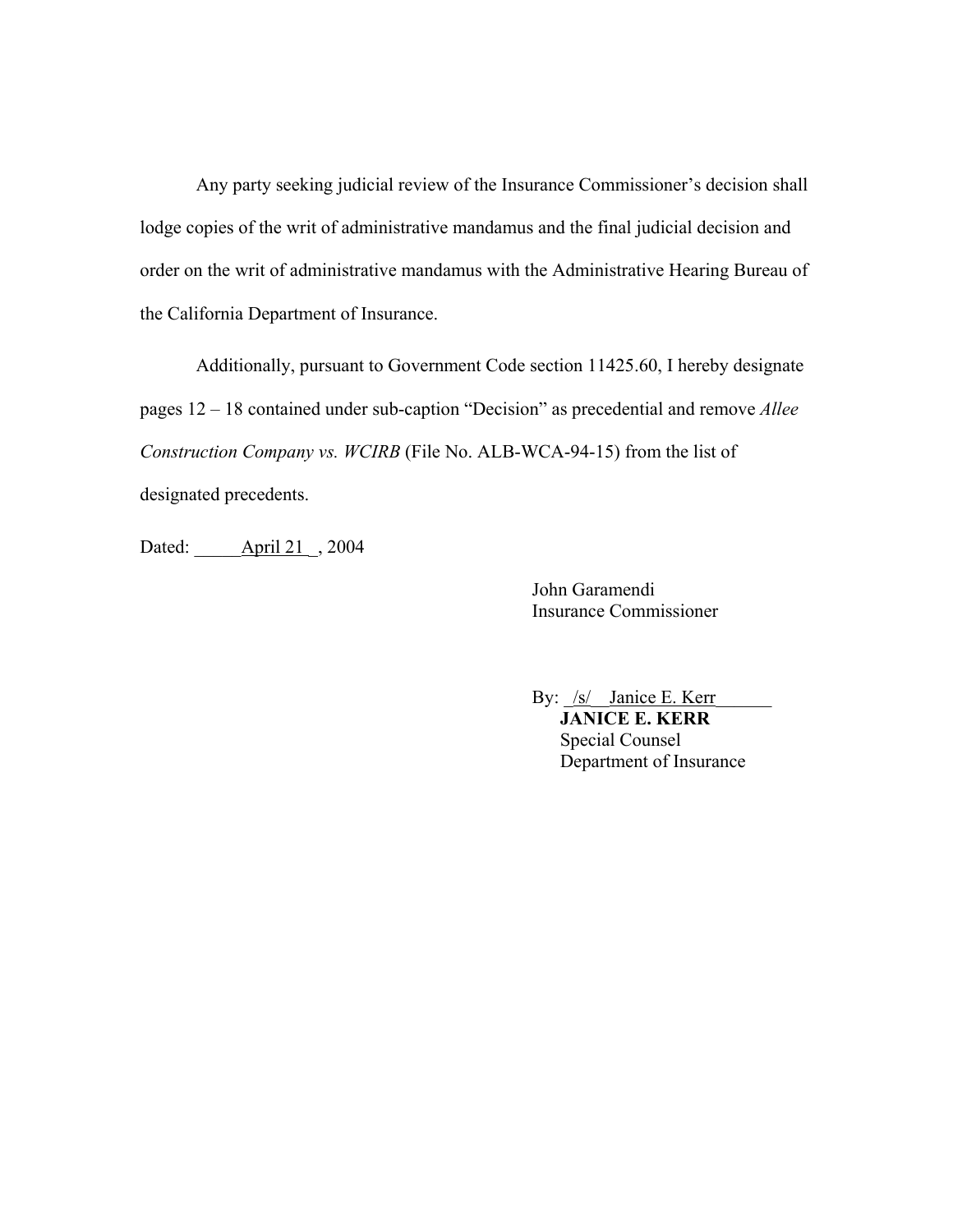been engaged in excavation work during the 1999 and 2000 policy periods. (Reporter's Transcript, pp. 101-104; Exhibits 8.2, 8.3, 25 and 26.)

While all witnesses appeared to testify forthrightly, Mr. Parker's testimony on the issue of whether and when AFFS was engaged in excavation activities was based more on his recollection and a narrower definition of excavation than that defined by the Plan.<sup>1</sup> In contrast, the testimony of Ms. Wood and Ms Fincher was based on their observations of AFFS's operations, their discussion with AFFS employees and, in Ms. Fincher's case, her additional review of the payroll records. On balance, SCIF's witnesses were more credible with respect to this question of fact.

Accordingly the administrative law judge finds that during the 1999 and 2000 policy periods AFFS's employees were engaged in operations properly assigned to classifications 7219 (01), 8081(01), 4511,6218 and 6220. Specifically, AFFS was engaged in excavation work as defined by the Plan as early as the final quarter of 2000, which falls within AFFS's 1999 policy period. (Reporters Transcript, pp. 104-114; Exhibit 26.)

#### **Discussion**

# SCIF Properly Assigned Classification Codes 7219 (01), 8081(01), 4511, 6218 And 6220 To AFFS's 1999 And 2000 Policies Pursuant to Insurance Code Sections 11753.1 (b) and 11753.2(c)

Insurance Code section 11753.1(b) requires, in part, that "any insurer adopting a change in the classification assignment of an employer that results in an increased

<sup>&</sup>lt;sup>1</sup> In his closing arguments on behalf of AFFS, appellant's counsel explained that, "Mr. Parker's definition of "excavation" is different from regular old tank repair. "Excavation" means digging a huge hole for something new. Mr. Parker certainly wasn't aware of that classification going back to tank repair and that's why he said '02." (Reporter's transcript, p. 120.)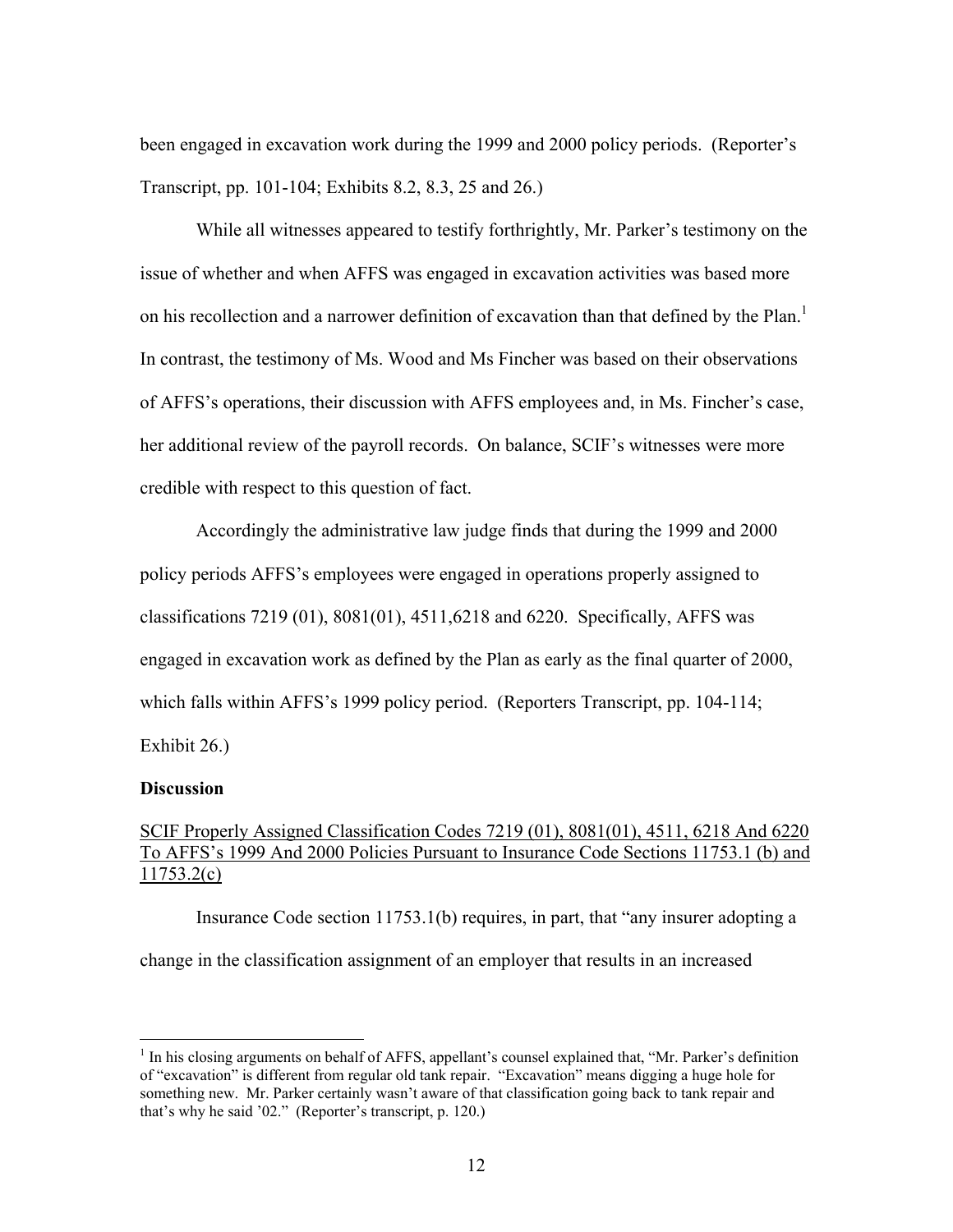premium shall notify the employer in writing . . . of the change and the reasons for the change."

Insurance Code section 11753.2 sets forth the basis for and effective dates of changes in classification assignments on workers' compensation policies. The effective date of a classification change depends, in part, on whether the change arises from an erroneous classification or insured's change of operations.

Insurance Code section 11753.2(a) governs the effective date of a classification change due to an erroneous classification that results in a decrease in premium and Insurance Code section 11753.2 (b) governs the effective date of a classification change that results in an increase in premium.<sup>2</sup> Insurance Code section 11753.2(c) governs the effective date of a change of classification due to a change in an employer's operations.<sup>3</sup> The parties differ over whether Insurance Code sections 11753.2(b) or 11753.2(c) apply to the facts in this case.

SCIF contends that Insurance Code section 11753.2(c) applies to this appeal because AFFS's operations changed. AFFS contends that the issue before the Commissioner deals with an erroneous classification and that Insurance Code section 11753.2 (b) governs this matter. AFFS also contends that SCIF failed to notify AFFS of the classification changes to its policy pursuant to Insurance Code section 11753.1(b).

 $\overline{a}$ 

<sup>&</sup>lt;sup>2</sup> Insurance Code section 11753.2(b) states, in pertinent part, as follows: "If a change in a classification assignment on a workers' compensation insurance policy is due to an erroneous classification and results in an increased premium, the classification change shall become effective on the effective date of the erroneous classification assignment . . ."

 incorporates the above Insurance Code sections in Part 5, Section III, subsection 3.  $3$  Insurance code section 11753.2(c) states as follows: "If a change in a classification assignment on a workers' compensation policy is due to an insured's change of operations, any resulting increase or decrease in premium shall become effective on the date of the change of operations." The plan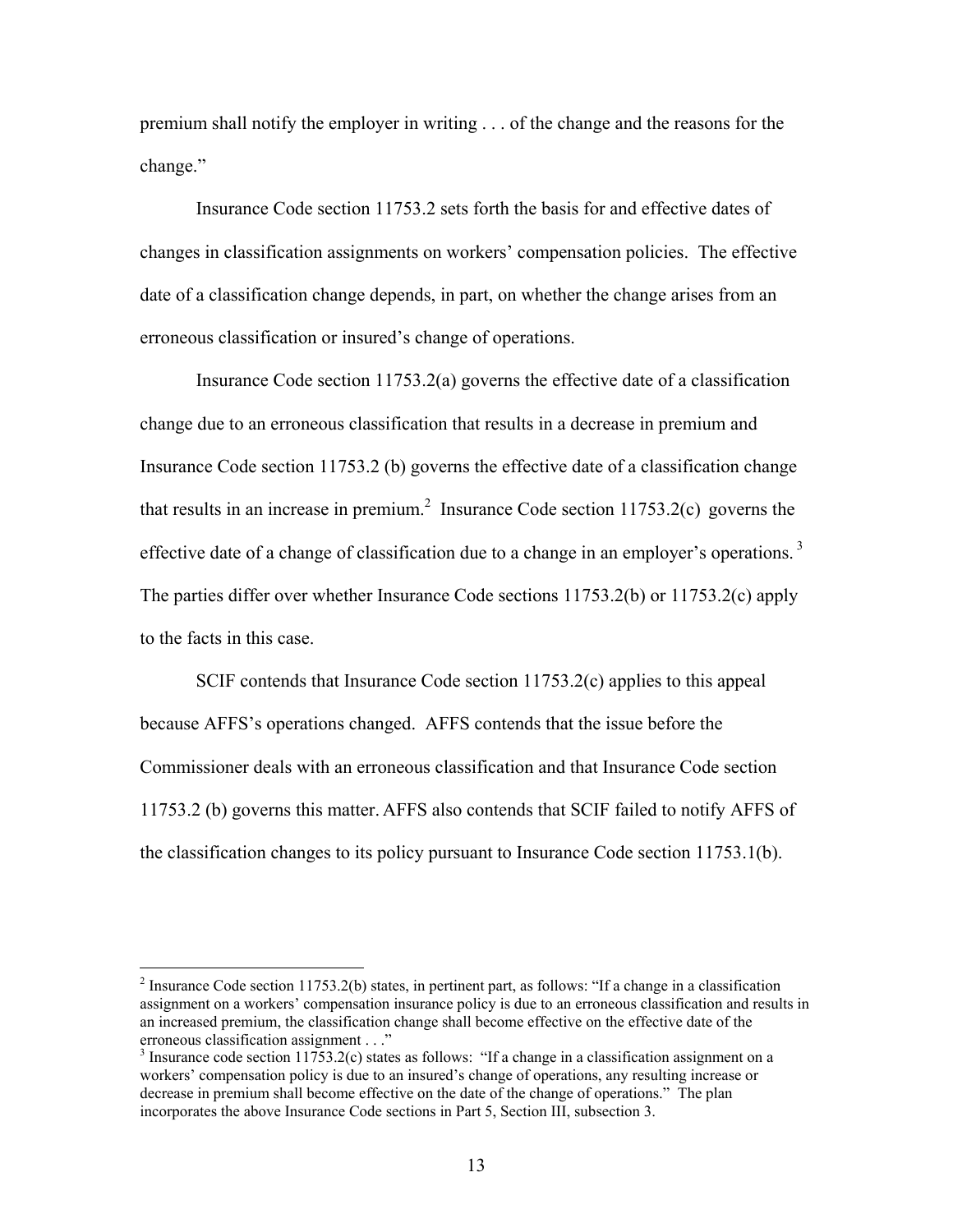AFFS premises its argument that Insurance Code section 11753.2(b) is applicable to the facts here on its claims that SCIF erroneously placed the entire payroll of AFFS's drivers into classification code 7219(1) "Trucking" instead of allocating this payroll between 7219(1) and 3724(1) "Millwright Work" for the policy years in dispute. Since SCIF did not notify AFFS of the classification changes to its policy until March 5, 2002, AFFS contends that these changes should be effective on March 5, 2002, rather than October 1, 1999. (Reporter's Transcript, p. 121.)

AFFS's argument fails for two reasons. First, Insurance Code section 11753.2(b) is not applicable to the facts in this appeal because the classifications SCIF added to AFFS's 1999 and 2000 policies were not erroneous. Mr. Parker admitted during his testimony that classification codes 7219(1) "Trucking" and 3724(1) "Millwright Work" accurately described appellant's operations during the policy years at issue and the evidence overwhelmingly proves that the remaining classifications SCIF added to the policies on March 5, 2002, correctly described the risks associated with AFFS's operations in 1999 and 2000.

Second, pursuant to the stipulation, AFFS withdrew the issue of whether SCIF should have segregated the payroll of AFFS's drivers between classification codes 7219(1) "Trucking" and 3724(1) "Millwright Work. (Reporter's Transcript, pp. 9-11.) Underlying the stipulation was the WCIRB's determination that AFFS had not submitted payroll records for its drivers in a manner that satisfied the requirements for payroll division that is contained in Part 3, Section VI, Rules 2 and 3 of the Plan and AFFS's concession of this fact. (Exhibit 35.) Merely because SCIF did not apportion the payroll

14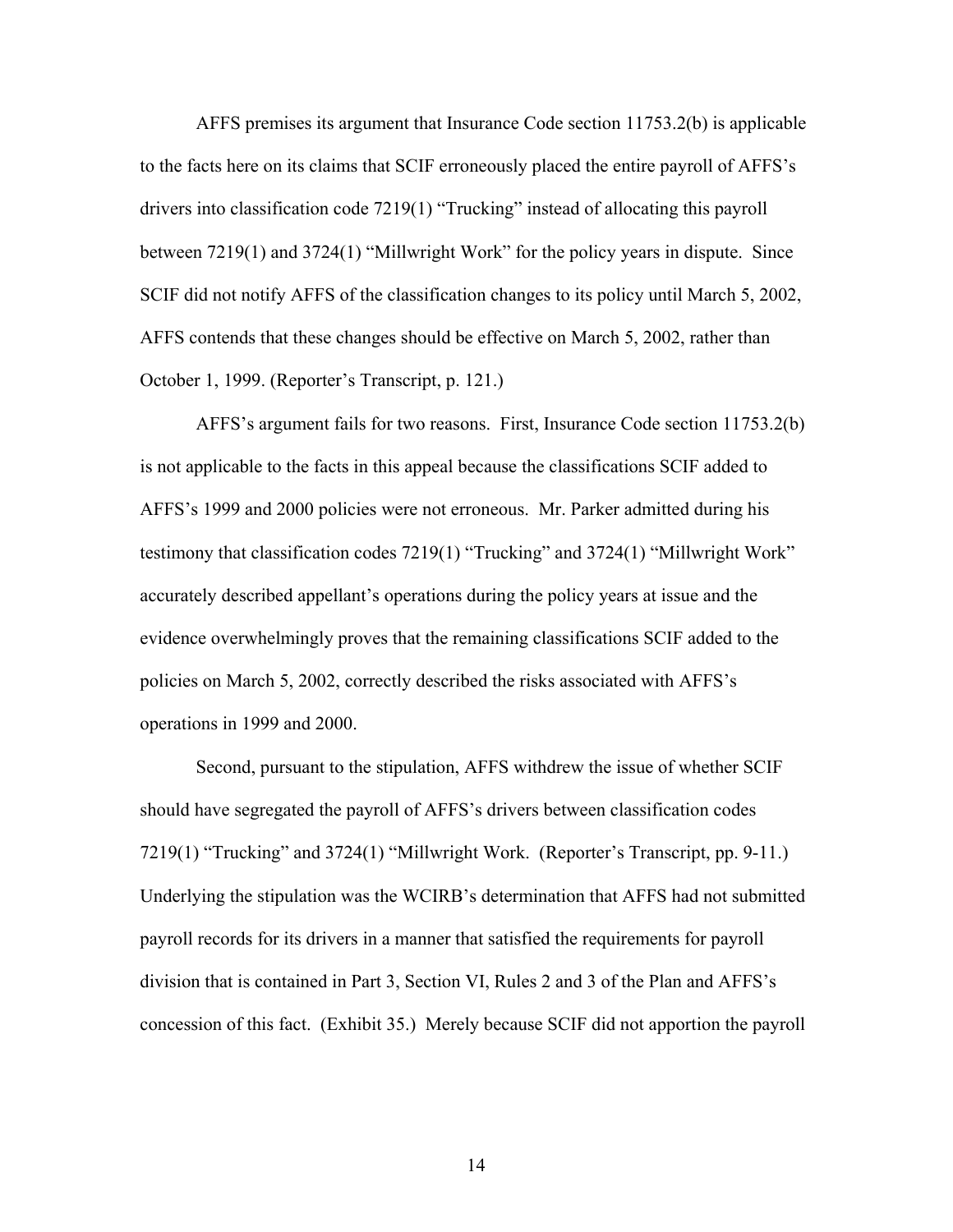of AFFS's drivers between the two classifications does not make the assignment of these classifications erroneous.

As AFFS's business expanded in 1999, its operations changed. While each of the activities described by Classification Codes 7219 (01), 8081(01), 4511, 6218 and 6220 ultimately may have supported AFFS's primary business of petroleum-based product filtration, these activities nevertheless represent a significant change in AFFS's operational risks that are not reflected in the rates for the original three classification codes assigned to AFFS's 1995 -1998 policies. The evidence is clear that once SCIF endorsed the additional classifications on AFFS's policy, SCIF timely notified AFFS in writing on March 5, 2002, of this action in accordance with Insurance Code section 11753.1(b).

Based on the foregoing, SCIF correctly assigned additional classification codes to AFFS's 1999 and 2000 policies to reflect changes in AFFS's operations. The effective date of the classification changes is October 1, 1999, as mandated by Insurance Code section 11735.2(c) and Part 5, Section III subsection 3(b) of the Plan.

Despite the clear and convincing evidence in this matter, AFFS argues in the alternative that the classification codes should go into effect on March 5, 2002, because AFFS did not understand the classification system and was not aware that it should have reported to SCIF that its operations included additional risks under the Plan. In any event, AFFS argues, SCIF knew about appellant's trucking operations as early as December 2000 and should have conducted timely physical audits of AFFS each year. AFFS's arguments are not persuasive.

15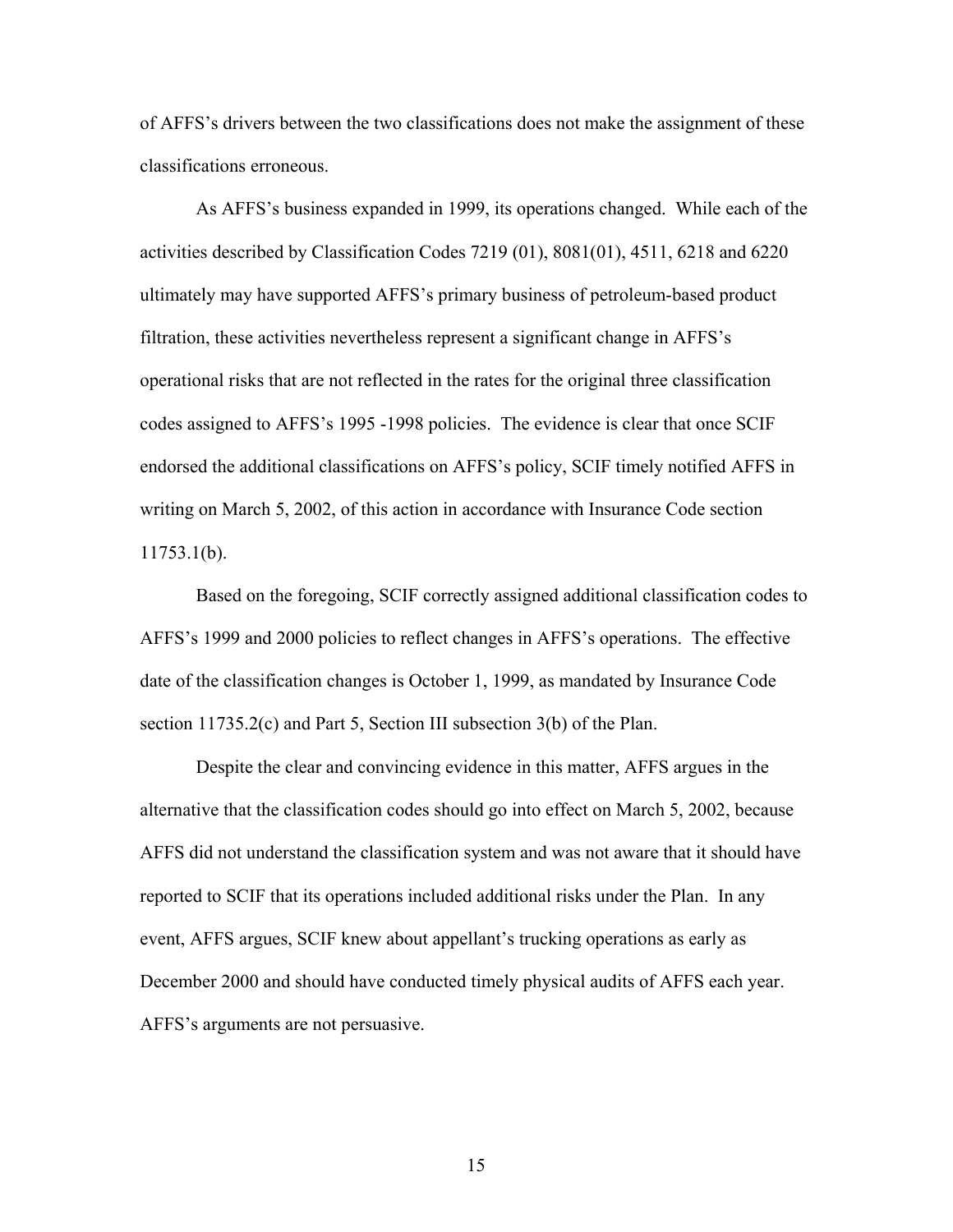The rules and regulations contained in the Plan and published by the WCIRB are no different from any other regulation governing business practices in California. It is AFFS's responsibility to know and abide by these laws. Ignorance of the law, in this case, is no excuse. The policy documents and the written communications between the parties clearly indicate that the appellant was put on notice that it had the responsibility to notify SCIF of any changes in its operations that might impact the insured's risk. (Exhibit 16, p. 1 and Exhibit 17.)

The Plan permits a carrier to use the signed payroll statements from the employer in lieu of a physical audit of payroll records when the final premium is  $$10,000<sup>4</sup>$  SCIF relied on AFFS's signed payroll statements during the 1995, 1996, 1997 and 1998 policy periods because AFFS's final premium was less than \$10,000. Based on the evidence, AFFS's labor force remained small and the description of AFFS's operations that SCIF received in 1997 indicated that its operations had not expanded. Thus, SCIF's reliance on AFFS's signed payroll statements to determine AFFS's final premium during the policy period from1995 through 1998 was reasonable.

SCIF's policy documents notify the insured of when and how premiums are to be calculated and allow for premium audits to be conducted within three years of a policy's expiration. Based on the record, SCIF first learned of AFFS's new operations in December 2000 after AFFS's 1999 policy year had expired. This knowledge was used by SCIF in the course of its 1999 and 2000 audits of AFFS's policies. AFFS has provided no legal support, and none exists, for appellant's contention that the audits of its

 $\overline{a}$ 

<sup>&</sup>lt;sup>4</sup> Part 5, Section III, subsection  $4(a)$  (2) of the Plan states, in pertinent part, as follows: "Each policy producing a final premium of less than \$10,000. shall be audited at sufficient intervals to ensure determination of proper payrolls. In each year when such a policy is not audited, a signed payroll statement shall be obtained from the employer."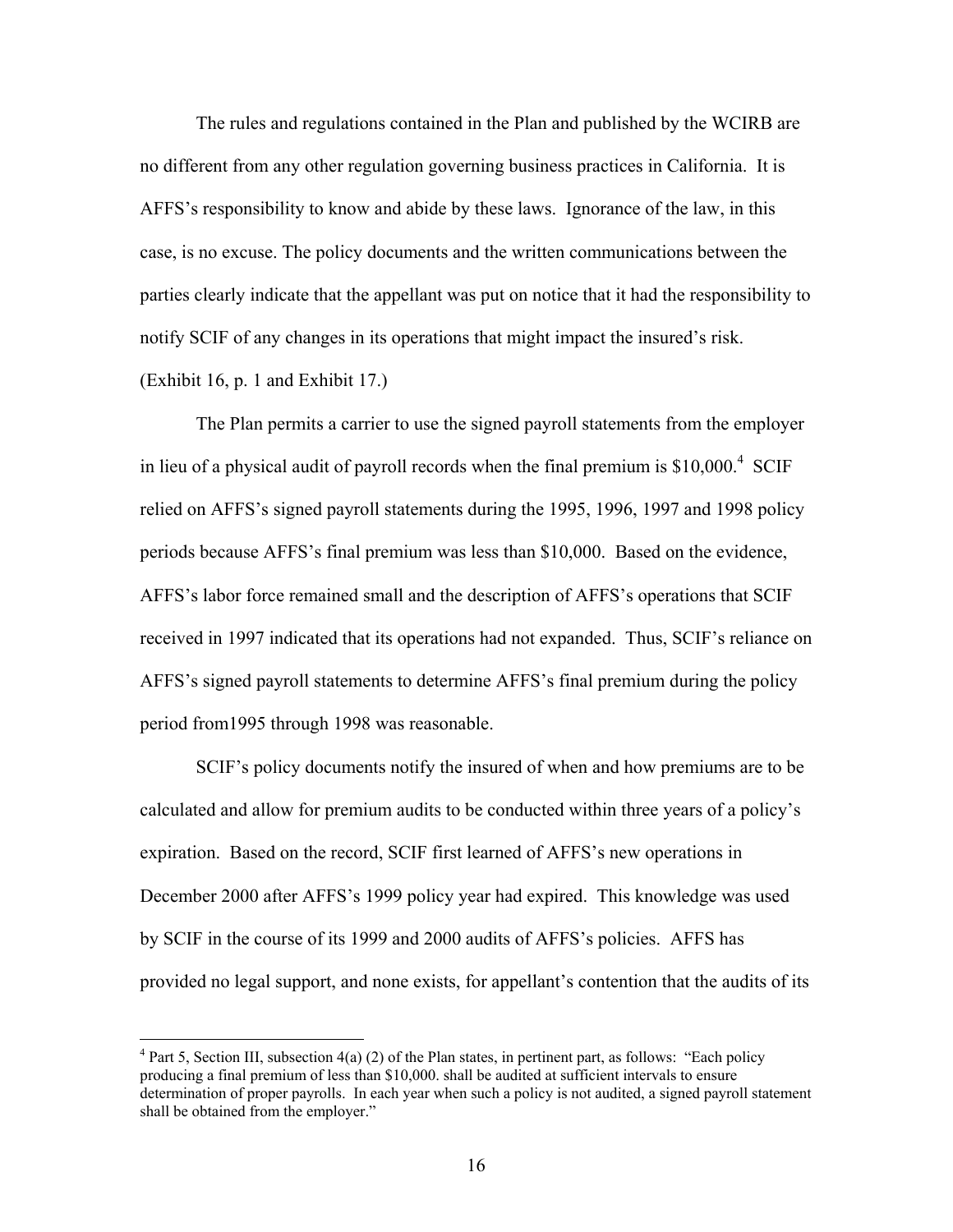policies should have been conducted in a different fashion or any sooner than they were by SCIF.

It is well recognized that individuals may suffer economic hardships for not being adequately insured.  $5$  In California, all employers are required to obtain workers' compensation coverage for their employees. (California Labor Code section 3700.) Thus, it is a legal necessity that employers insure all their risks. In this case, AFFS's failure to keep its policy up to date did not result in a loss or denial of coverage but a larger premium bill. Unlike the premium for an automobile insurance policy that is determined at the policy's inception, premiums for workers' compensation insurance are calculated after a policy has expired because the coverage rates are based, in part, on the employer's operations and payroll that are subject to change. By not keeping its policy up to date as its operations changed, the monthly premiums AFFS submitted to SCIF were based on incomplete reporting and thus, were inadequate for the risk actually insured. Although it is a hardship, AFFS must pay SCIF now for what it should have paid SCIF earlier.

### **Conclusion**

 $\overline{a}$ 

For the foregoing reasons, SCIF correctly assigned classification codes 8018 (stores – wholesale); 7219 (truckmen), 6218/6220 (excavation) and 4511 (analytical or testing laboratories) to AFFS's policy 1441416 effective October 1, 1999.

 $<sup>5</sup>$  After the Northridge earthquake and the Southern California fires, the Commissioner has repeatedly</sup> warned California consumers to review and update their insurance policies, as necessary. With respect to workers' compensation insurance policies, the WCIRB regularly sponsors public seminars on classification and other rating issues for employers and members of the insurance industry.